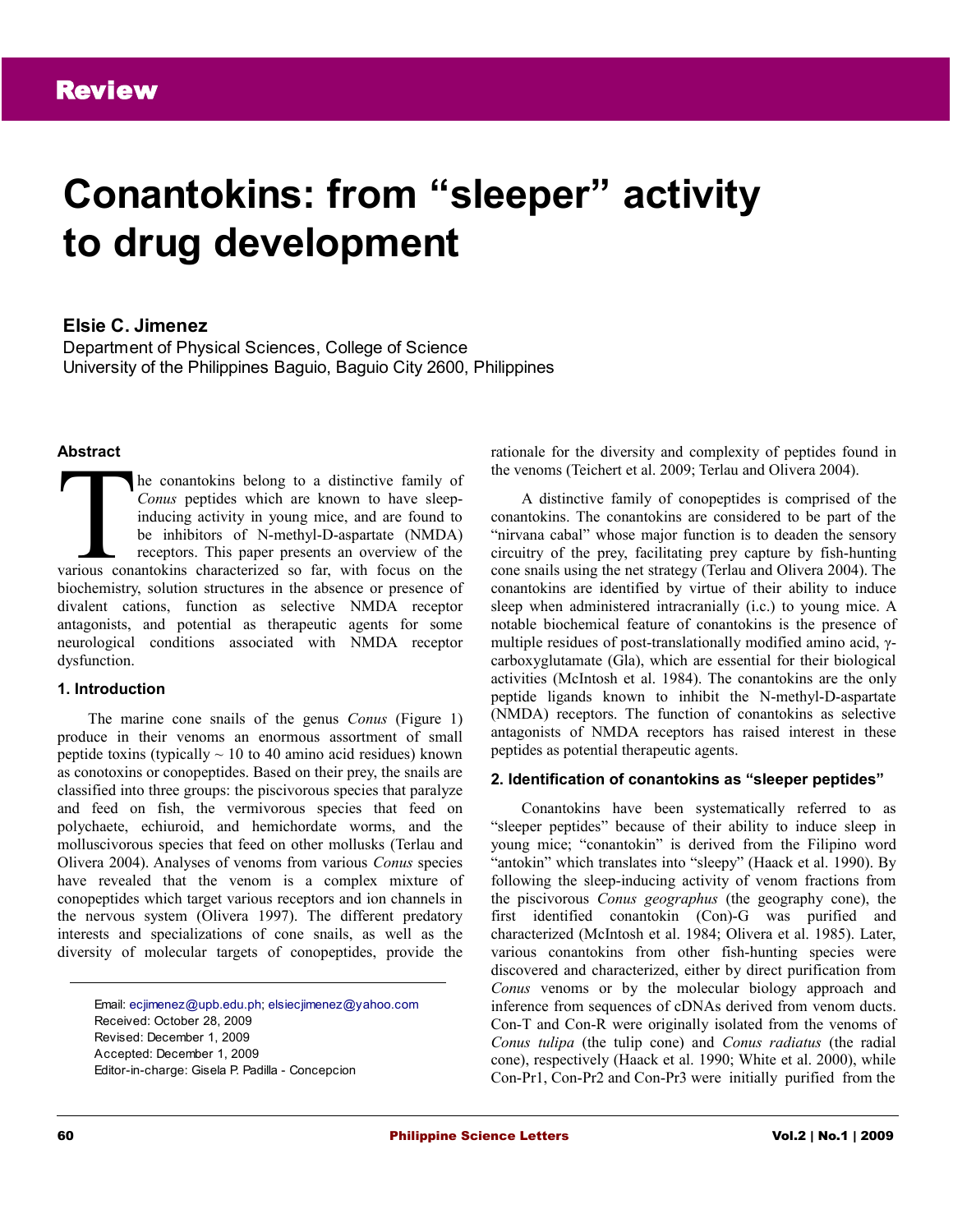

**Figure 1.** Shells of piscivorous cone snails (genus *Conus*) that produce the earlier identified and more characterized conantokins described in this paper. Left to right: *Conus geographus*, the geography cone; *Conus radiatus*, the radial cone; *Conus tulipa*, the tulip cone. The cone snails were collected in the Philippines.

venom of a single species, *Conus parius* (the parian cone) (Teichert et al. 2007). Con-L was the first conantokin originally identified from the venom duct of *Conus lynceus* (the lynceus cone) by cDNA cloning (Jimenez et al. 2002). More recently, Con-P, Con-E, and Con-Br were identified from the venom ducts of *Conus purpurascens* (the purple cone), *Conus ermineus* (the turtle cone), and *Conus brettinghami*, respectively, also by using the molecular biology approach (Gowd et al. 2008; Twede et al. 2009).

#### **3. Multiple** γ**-carboxyglutamate residues in conantokins**

A majority of the previously characterized conopeptides have multiple disulfide bonds. In contrast, most conantokins do not have any, while a few have only a single disulfide bond (Table 1). Biochemical characterization of Con-G reveals five Gla residues in a 17-mer peptide (McIntosh et al. 1984). Con-T, a 21-residue peptide, has four Gla residues (Haack et al. 1990). All the other characterized conantokins have three to five Gla residues (White et al. 2000; Jimenez et al. 2002; Teichert et al. 2007; Gowd et al. 2008; Twede et al. 2009).

Because of the absence of disulfide bonds in conantokins, it is the Gla residues which provide the structural framework, giving rise to stable  $\alpha$ -helical structures in conantokins, particularly in the presence of divalent cations, as will be detailed in Section 4. Thus, aside from having multiple disulfide bonds, the presence of multiple Gla residues may be considered

as an additional strategy for assuming rigid and functional conformation in small peptides. Moreover, the Gla residues contribute to the biological activities of conantokins; when Gla residues were decarboxylated, the sleep-inducing activity of Con-G was lost (McIntosh et al. 1984).

#### **4. Solution structures of conantokins**

Nuclear magnetic resonance (NMR) spectroscopy and circular dichroism (CD) spectroscopy have been employed in the elucidation of solution structures of conantokins, in free form or with bound divalent cations.

#### **4.1. Structures of conantokin-G**

Studies using CD and NMR revealed that Con-G has almost unstructured conformation in solution, with no observable α-helical structure (Chen et al. 1998; Prorok et al. 1996). On the other hand, NMR spectroscopy demonstrated that Con-G has a structured region from Gla3 to Arg13, with a partial loop focused around Gla3 and Gla4. Furthermore, there is a distorted type I turn between Gln6 and Gln9, and also two type I turns formed by Gla10 and Leu11, and Ile12 and Arg13; wherein these two turns delineate about 1.6 turns of a distorted curvilinear 3(10) helix (Rigby et al. 1997a).

The structure of Con-G is modified from a random conformation to that with an  $\alpha$ -helix upon binding of divalent cations. The NMR and CD spectra indicated a considerable  $Ca<sup>2+</sup>$ -induced conformational change in Con-G which shifts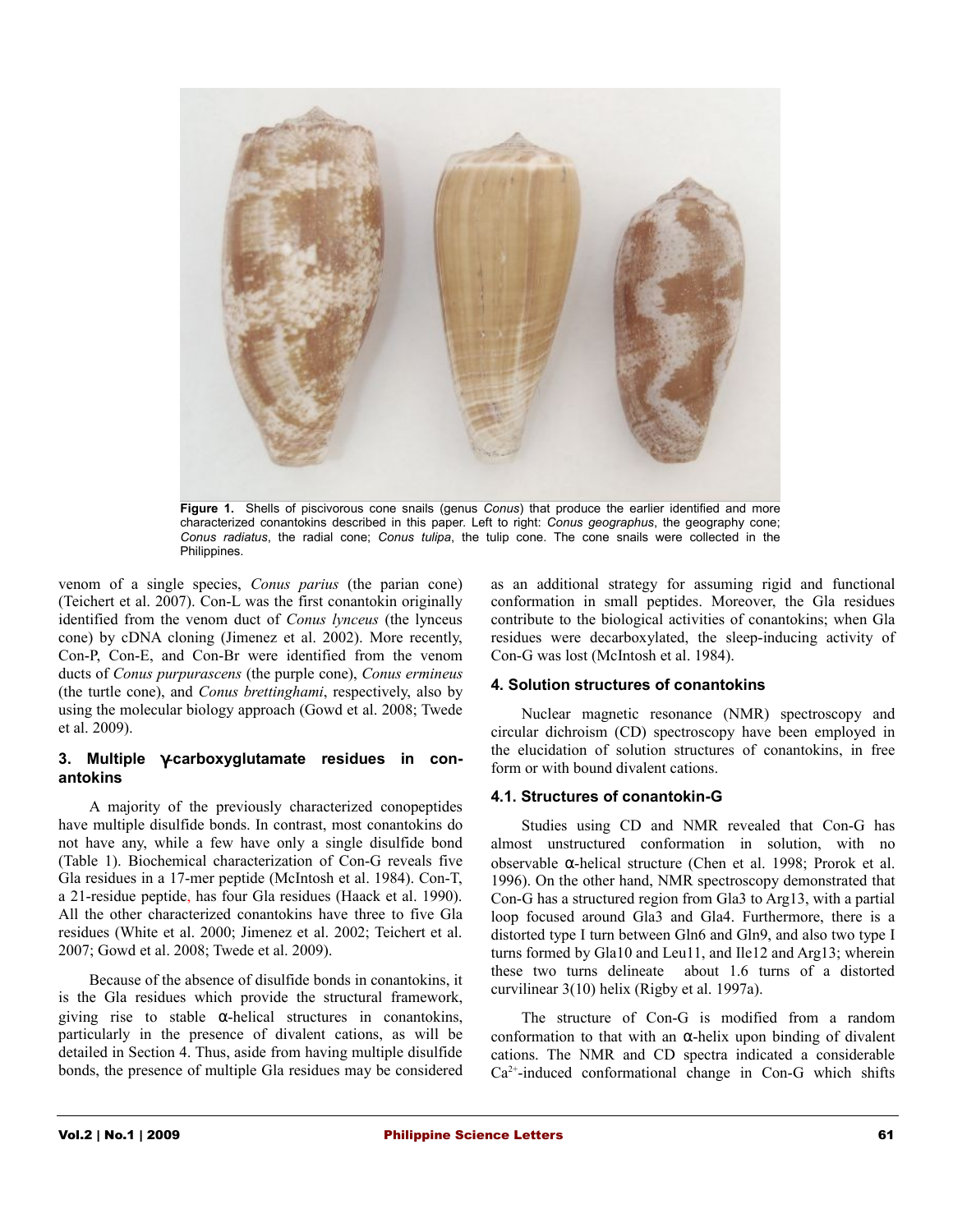**Table 1**. Amino acid sequences of previously characterized conantokins.

| Peptide                    | Conus species      | Sequence                   | Ref.                 |
|----------------------------|--------------------|----------------------------|----------------------|
| Conantokin-G               | Conus geographus   | GEYYLQYNQYLIRYKSN*         | McIntosh et al. 1984 |
| Conantokin-T               | Conus tulipa       | GEYYYQKMLYNLRYAEVKKNA*     | Haack et al. 1990    |
| Conantokin-L               | Conus lynceus      | GEY/VAKMAAYLARYDAVN*       | Jimenez et al. 2002  |
| Conantokin-Pri             | Conus parius       | <b>GEDYYAYGIRYYQLIHGKI</b> | Teichert et al. 2007 |
| Conantokin-Pr <sub>2</sub> | Conus parius       | DEOYYAYAIRYYQLKYGKI        | Teichert et al. 2007 |
| Conantokin-Pr3             | Comus parius       | GEOYVAKWAYGLRYKAASN*       | Teichert et al. 2007 |
| Conantokin-Br              | Conus brettinghami | GDYYSKFIYRERYAGRLDLSKFP    | Twede et al. 2009    |

A. Conantokins without disulfide bond

B. Conantokins with a single disulfide bond

| Conantokin-R Comus radiatus |                                     | GEYYVAKMAAYLARYNIAKGCKVNCYP   White et al. 2000 |                  |
|-----------------------------|-------------------------------------|-------------------------------------------------|------------------|
|                             | Conantokin-P   Comus purpurascens ' | GEYYHSKYQYCLRYIRVNKVQQYC                        | Gowd et al. 2008 |
|                             | Conantokin-E Comis ermineus         | GEYYHSKYQYCLRYIRVNNVQQYC                        | Gowd et al. 2008 |

γ, γ-carboxyglutamate; O, 4-trans-hydroxyproline; \*, C-terminal amidation

dramatically to a high degree of  $\alpha$ -helix at high  $Ca^{2+}$ concentration (Prorok et al. 1996). The transformation of Con-G from a distorted curvilinear  $3(10)$  helix into a linear  $\alpha$ -helix upon binding of  $Ca^{2+}$  to Gla residues results in the alignment of Gla3, Gla7, Gla10, and Gla14 in a linear array on one face of the helix, exposing the hydrophobic amino acid residues on the opposite face of the helix (Rigby et al. 1997b). The NMR data suggested at least two  $Ca^{2+}$ -coordinating sites in Con-G, such as those involving Gla3 and Gla7, and Gla10 and/or Gla14 (Nielsen et al. 1999).

The CD spectra of Con-G with bound  $Mg^{2+}$  showed an  $\alpha$ helix spanning the whole peptide, with a  $Mg^{2+}$  ion coordinated to oxygen atoms of the γ-carboxylates of Gla3, Gla4, and Gla7; a  $Mg^{2+}$  ion bound to an oxygen atom from each of the  $\gamma$ carboxylates of Gla7; and another  $Mg^{2+}$  ion chelated to three oxygen atoms of γ-carboxylates from Gla10 and Gla14. Studies using Con-G analogs showed that all the Gla residues contribute to the formation of  $\alpha$ -helical conformation induced by  $Mg^{2+}$  in Con-G (Chen et al. 1998). The proportion of α-helix formed by Con-G was correlated with the size of the divalent cations; it ranges from  $\sim$  7% with bigger cations, such as Ba<sup>2+</sup>, to  $>$  70% with smaller cations, such as  $Mg^{2+}$ ,  $Mn^{2+}$  and  $Zn^{2+}$  (Blandl et al. 1997).

# **4.2. Structures of conantokin-T**

Both CD and NMR spectra showed that Con-T has significant  $\alpha$ -helical conformation; addition of high  $Ca^{2+}$ concentration leads to smaller change in  $\alpha$ -helical structure (Lin et al. 1997; Prorok et al. 1996; Warder et al. 1997). Further studies using CD and NMR showed that the Gla residues form salt bridges which stabilize the  $\alpha$ -helical conformation of Con-T; replacement of Gla residues lessens the α-helical content (Lin et al. 1997). Another study confirmed that Con-T has a stable α-helical structure, either in the absence or presence of various cations, such as  $Ca^{2+}$ ,  $Mg^{2+}$ ,  $Cu^{2+}$ , or  $Zn^{2+}$ ; the structure of Con-T determined by NMR showed a mixture of 3(10) helix and α-helix, resulting in straight and curved helical conformations (Skjaerbaek et al. 1997).

The NMR spectra of Con-T revealed a hydrogen bond between Gln6 and Gla10 and an ionic interaction between Arg13 and Gla14. Moreover, Tyr5, Met8, Leu9 and Leu12 form a stable hydrophobic cluster, while the amide of Asn20 and the C-terminal amide interact with the backbone (Warder et al. 1997). Further studies showed that similar to metal-free Con-T, the  $Ca^{2+}$ -coordinated Con-T has  $\alpha$ -helix as the major conformation, though there is reorientation of several residues, wherein Gla10 and Gla14 are more optimally positioned to bind  $Ca^{2+}$ . One  $Ca^{2+}$  ion binds two oxygen atoms each from Gla10 and Gla14, while another  $Ca^{2+}$  ion is possibly coordinated to three oxygen atoms, two from Gla3 and one from Gln6 (Warder et al. 1998). Moreover, ionic interaction between Gla3/Gla10 and Lys7 contributes to the stabilization of the  $\alpha$ -helical structure. The use of Con-T analogs indicated that Gla4, Gla10, and Gla14 are important in stabilizing the  $\alpha$ -helical structure or regulating the conformational change induced by  $Ca^{2+}$  (Warder et al. 1998).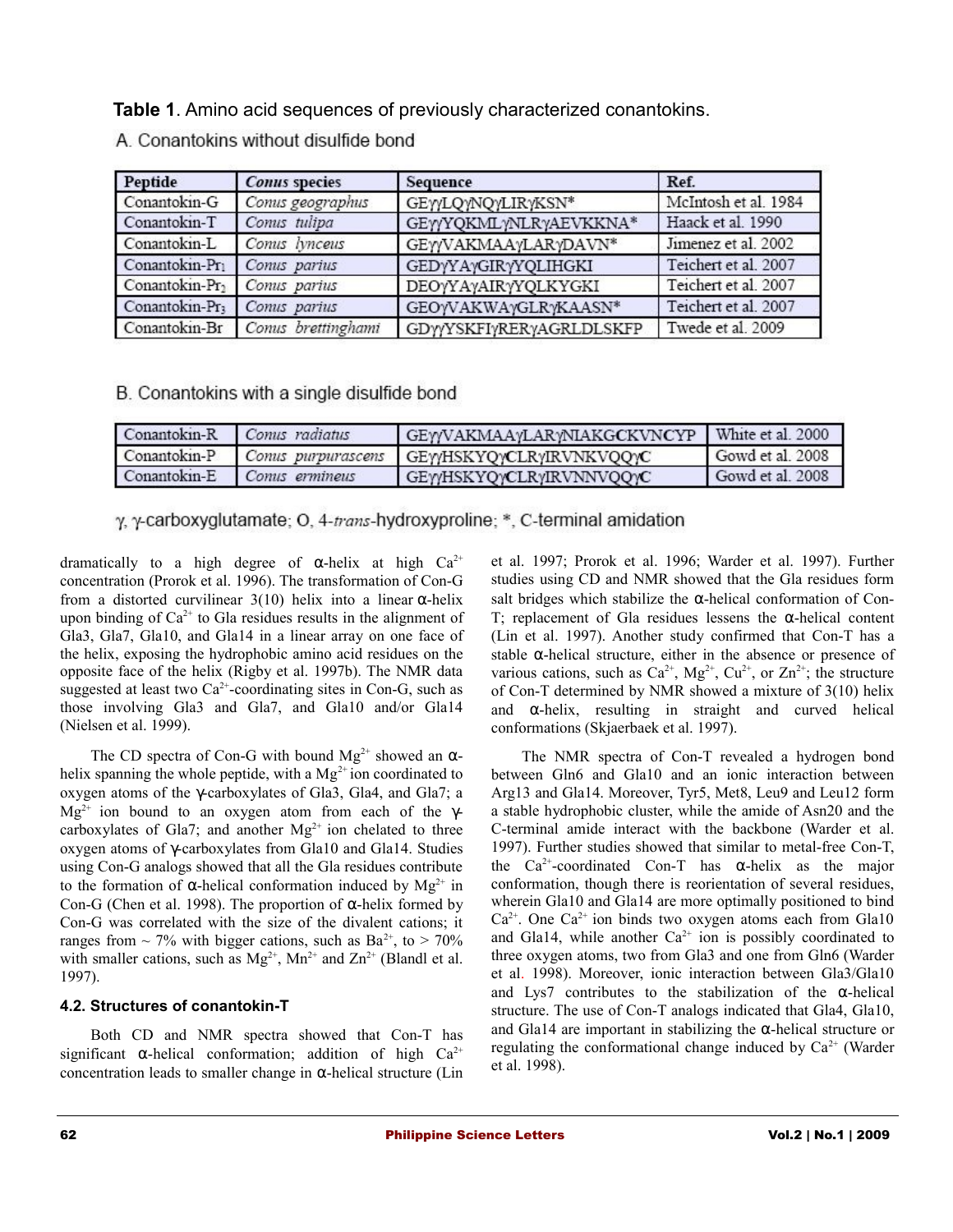| Peptide        | <b>NMDA</b> receptor subtype | Ref.                    |
|----------------|------------------------------|-------------------------|
| Conantokin-G   | NR <sub>2</sub> B            | Donevan and McCabe 2000 |
| Conantokin-R   | $NR2B \sim NR2A$             | White et al. 2000       |
| Conantokin-T   | NR2B, NR2A                   | Klein et al. 2001       |
| Conantokin-Pr1 | NR <sub>2</sub> B            | Teichert et al. 2007    |
| Conantokin-Pr2 | NR2B > NR2D                  | Teichert et al. 2007    |
| Conantokin-Pr3 | NR <sub>2</sub> B            | Teichert et al. 2007    |
| Conantokin-P   | NR2B > NR2A                  | Gowd et al. 2008        |
| Conantokin-Br  | NR <sub>2</sub> D            | Twede et al. 2009       |

**Table 2.** NMDA receptor selectivity of conantokins

## **4.3. Structures of other conantokins**

In CD spectra, Con-R exhibited a low degree of α-helical content, with an increase in  $\alpha$ -helical structure upon the addition of  $Ca^{2+}$ , Mg<sup>2+</sup>, or  $Zn^{2+}$  (Blandl et al. 2000). Studies using CD spectroscopy showed that Con-Pr1 and Con-Pr2 are mainly unstructured in the absence of  $Ca^{2+}$  or  $Mg^{2+}$ , but exhibit  $\alpha$ -helical conformation in the presence of either cation; while Con-Pr3 has α-helical structure even in the absence of either  $Ca<sup>2+</sup>$  or Mg<sup>2+</sup> (Teichert et al. 2007). The estimated α-helical content of Con-Pr1 or Con-Pr2 is greater in the presence of  $Mg^{2+}$  than  $Ca^{2+}$ , which is consistent with another study showing that Con-G has greater affinity and more definitive structure in the presence of  $Mg^{2+}$  than Ca<sup>2+</sup> (Chen et al. 1998; Teichert et al. 2007). With CD spectroscopy, Con-P exhibited essentially the same degree of αhelical content in the absence or presence of  $Ca^{2+}$  (Gowd et al. 2008).

The presence of α-helical conformations in Con-P, Con-Pr3 and Con-T in the absence of  $Ca^{2+}$  is probably due to Lys7. Con-Pr1, Con-Pr2, and Con-G which have Gla residue at this locus require Ca<sup>2+</sup> to stabilize the α-helical conformations (Gowd et al. 2008; Prorok et al. 1996; Rigby et al. 1997b; Teichert et al. 2007).

## **5. Conantokins as inhibitors of N-methyl-D-aspartate receptors**

The conantokins are found to be selective inhibitors of NMDA receptor subtypes (Table 2). The NMDA receptor, a subtype of ionotropic glutamate receptor, is believed to have a tetrameric structure and is composed of two major subunit families, NR1 and NR2. There are eight splice variants of NR1 (NR1-1a and 1b, NR1-2a and 2b, NR1-3a and 3b, NR1-4a and 4b) and four subunits of NR2 (NR2A, NR2B, NR2C, NR2D). The diversity of NMDA receptors is generated by coassembly of the NR1 and NR2 subunits (Stephenson 2006). The NMDA receptor expresses several pharmacologically distinct modulatory sites, among which are the glutamate and glycine recognition sites, and polyamine site. The receptor-linked ion channel is gated by co-agonists: glutamate, which binds to the

NR2 subunit, and glycine, which binds to the NR1 subunit. The receptor is typically blocked by  $Mg^{2+}$ , which binds in the pore region and must be removed by membrane depolarization in order for glutamate and glycine to elicit currents (Stephenson 2006).

## **5.1. Inhibition of NMDA receptor by conantokin-G**

Both competitive and noncompetitive interactions with the NMDA receptor binding site have been indicated for Con-G. The first evidence showing that Con-G is a selective antagonist of NMDA receptor was shown by using neonatal rat cerebellar preparation, wherein Con-G blocked the rise in cyclic guanosine monophosphate (cGMP) levels induced by the addition of NMDA. An increase in the NMDA concentration had no effect on this inhibition, indicating that Con-G is a noncompetitive inhibitor of NMDA receptor (Mena et al. 1990). Con-G was shown to be a noncompetitive NMDA receptor antagonist through an allosteric inhibition of the spermine- and spermidineenhanced binding of  $[^3H]MK-801$  (NMDA receptor channel blocker) to rat forebrain membranes (Skolnick et al. 1992). This is consistent with another study showing that Con-G is a noncompetitive inhibitor of spermine-stimulated binding of [<sup>3</sup>H]MK-801 to NMDA receptor obtained from human brain tissue (Nielsen et al. 1999). Furthermore, in cultured mouse hippocampal neurons, with the use of the whole cell patch clamp technique, the NMDA-evoked currents were blocked by Con-G in a noncompetitive mechanism (Klein et al. 1999). On the other hand, voltage clamp recordings from cultured murine cortical neurons and from *Xenopus* oocytes expressing NMDA receptors showed that Con-G is a potent inhibitor of NMDA-induced currents which can be prevented by high concentrations of NMDA, indicating that Con-G is a competitive antagonist of NMDA receptor (Donevan and McCabe 2000).

A study using NMDA receptor expressed in mouse brain mRNA-injected *Xenopus* oocytes revealed that Con-G interacts with the glutamate binding site, but not with the glycine binding site (Hammerland et al. 1992). With the use of voltage clamp recordings from *Xenopus* oocytes expressing NMDA receptor subtypes, Con-G was shown to selectively block NMDA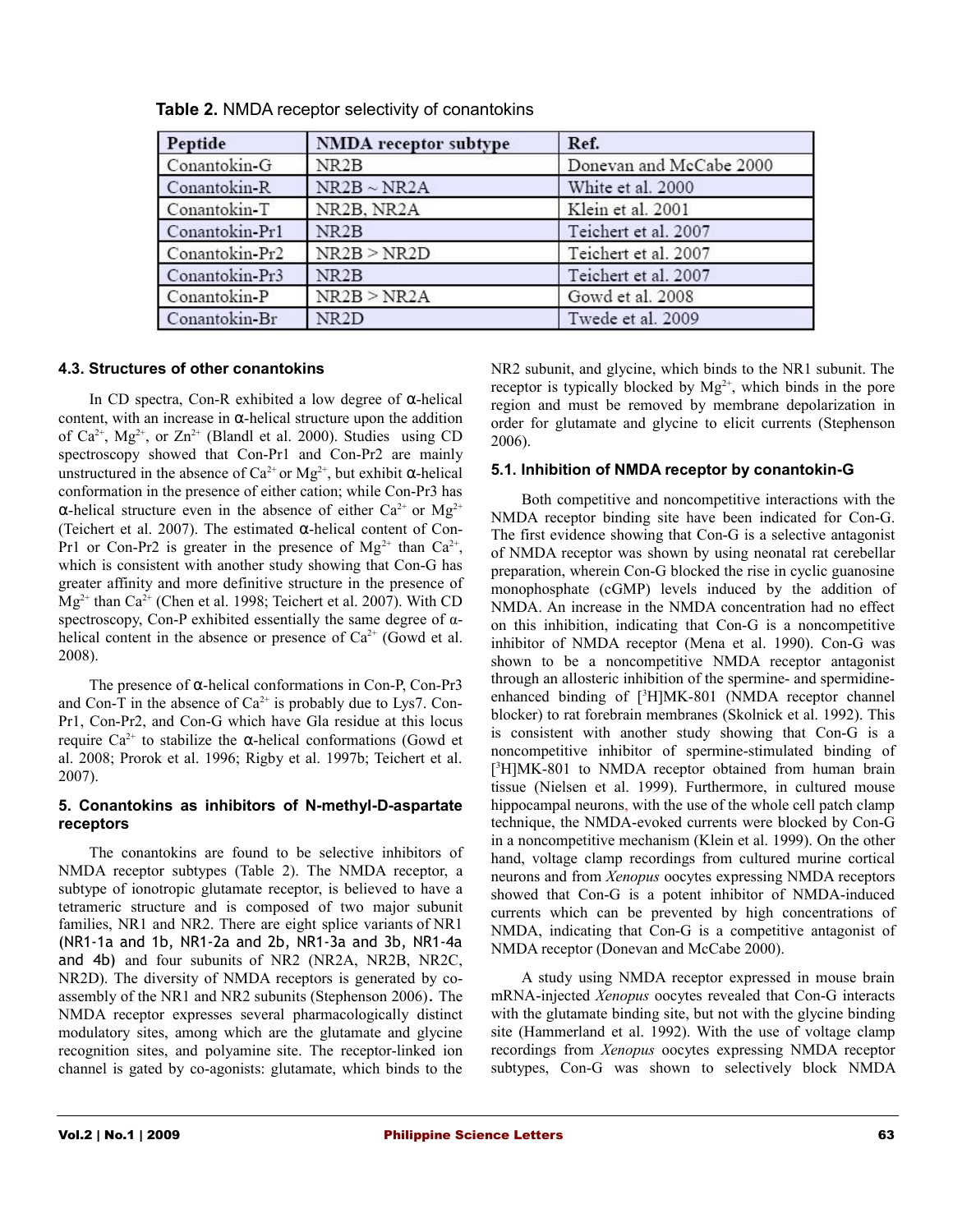receptors containing the NR2B subunit (Donevan and McCabe, 2000; Wittekindt et al. 2001). Whole cell voltage clamp recordings from human embryonic kidney 293 cells exhibited antagonist activity of Con-G in cells expressing NR1a/NR2B and NR1a/NR2A/NR2B receptors. Moreover, analyses of various conantokin analogs showed that Leu5 is an essential determinant of the selectivity of Con-G for the NR2B subunit (Klein et al. 2001).

#### **5.2. Inhibition of NMDA receptors by conantokin-T and conantokin-R**

Con-T inhibited the NMDA receptor-mediated  $Ca^{2+}$  influx in cultured rat cerebellar granule cells indicating that it has NMDA antagonist activity (Haack et al. 1990). With the use of whole cell patch clamp recordings, the NMDA-induced responses in cultured mouse hippocampal neurons were inhibited by Con-T in a noncompetitive manner (Klein et al. 1999). Con-T also showed a noncompetitive inhibition of spermine-enhanced  $[3H]MK-801$  binding to NMDA receptor derived from human brain tissue (Nielsen et al. 1999). Voltage clamp recordings from human embryonic kidney 293 cells expressing various NMDA receptor subunits showed that Con-T diminished NMDA-evoked currents in cells expressing NR1a/NR2A or NR1a/NR2B (Klein et al. 2001).

The NMDA receptor antagonist activity of Con-R was demonstrated by an assay involving inhibition of the spermineenhanced binding of  $[^3H]MK-801$  to rat brain membranes (Blandl et al. 2000). Voltage clamp recordings from *Xenopus* oocytes expressing NMDA receptor subunits showed that Con-R has nearly equal selectivity for NR2B and NR2A subunits (White et al., 2000). With the use of Con-R analogs, the substitution of Met8 and Leu12 by Ala led to  $\sim$  20-fold and 55fold reduction in potency, respectively, while a single Ala replacement of any of the first five N-terminal amino acid residues resulted in considerable activity losses ranging from 11-fold to > 1000-fold (Blandl et al. 2001).

## **5.3. Inhibition of NMDA receptors by other conantokins**

The inhibition of NMDA receptor by Con-L was confirmed by using whole cell voltage clamp recordings from cultured mouse cortical neurons (Jimenez et al. 2002). Electrophysiological assays using NMDA receptors expressed in *Xenopus* oocytes showed that Con-Pr1, Con-Pr2, and Con-Pr3 inhibit the NMDA receptors, with the highest potency for NR2B. Con-Pr2 showed the least difference in the selectivity for the NR2B and NR2D subunits (Teichert et al. 2007). With the use of a similar method, Con-P blocked NMDA receptor subtypes, wherein the inhibition of NR2B is greater than NR2A subunit (Gowd et al. 2008). In contrast to the other characterized conantokins, Con-Br has a high potency and selectivity for NR2D subunit. Tyr5 appears to be a determinant of the potency for NR2D; replacement by Val results in a decrease in the potency of Con-Br (Twede et al. 2009).

#### **6. Conantokins for drug development**

The NMDA receptor has been implicated in several acute and chronic neurological conditions; thus, it has potential as a therapeutic target. The NMDA receptor-linked channel is very permeable to  $Ca^{2+}$  ions; excessive activation leads to excitotoxicity and death of neuronal cells, which may be remedied by NMDA receptor inhibitors. Hence, there have been much interest and efforts in the development of effective and safe therapeutic agents that specifically block the NMDA receptors.

The conantokins have been characterized in animal models of disease states including pain, convulsive disorder, and postischemia. In fact, Con-G is a potent anticonvulsant and analgesic, and has reached human clinical trials as a drug (CGX-1007, Cognetix) for both epilepsy and pain (Malmberg et al. 2003). Moreover, it has been shown to be neuroprotective in rat models of ischemia (Williams et al. 2000; Williams et al. 2002).

# **6.1. Conantokins for pain**

Studies indicate that the analgesic activity of conantokins may be related to their NR2B selectivity, and that conantokins may be useful as therapeutic agents for the relief of pain. Nonselective NMDA receptor antagonists can alleviate injuryinduced pain, while generally causing undesirable side effects (Malmberg et al. 2003).

Con-G or Con-T exhibited potent anti-nociceptive effects in mice models of pain induced by tissue injury, nerve injury, and inflammation. In the formalin test, intrathecal (i.t.) administration of Con-G or Con-T relieved pain at doses that were 17 to 27 times lower than those analgesics which impair motor function. Moreover, Con-G reduced the mechanical and thermal allodynia evoked by complete Freund's adjuvant (CFA) (Malmberg et al. 2003). The analgesic effects of Con-G in mice, determined by the hot-plate test, following stimuli using CFA, formalin, and acetic acid, were higher compared to Con-R[1-17], a non-selective inhibitor of NMDA receptor. In the formalin test, Con-G was shown to significantly block the second phase nociceptive response and suppress paw edema (Xiao et al. 2008). By i.t. injection of Con-G in rats with a spinal nerve ligation or with a spinal cord compression injury, and in the formalin test, Con-G alleviated nociceptive responses in a dose-dependent manner (Hama and Sagen 2009).

# **6.2. Conantokins for convulsive disorder**

The NMDA subtype selectivity of conantokins offers an advantage over the noncompetitive NMDA receptor antagonists, such as MK-801 and ifenprodil. Con-R is much more highly potent, with a high protective index when examined using Frings audiogenic mice as models of epilepsy. In the audiogenic seizure-susceptible mice, Con-R prevented sound-induced tonic extension seizures at nontoxic doses, even with maximal stimulation, and partially blocked clonic seizures induced by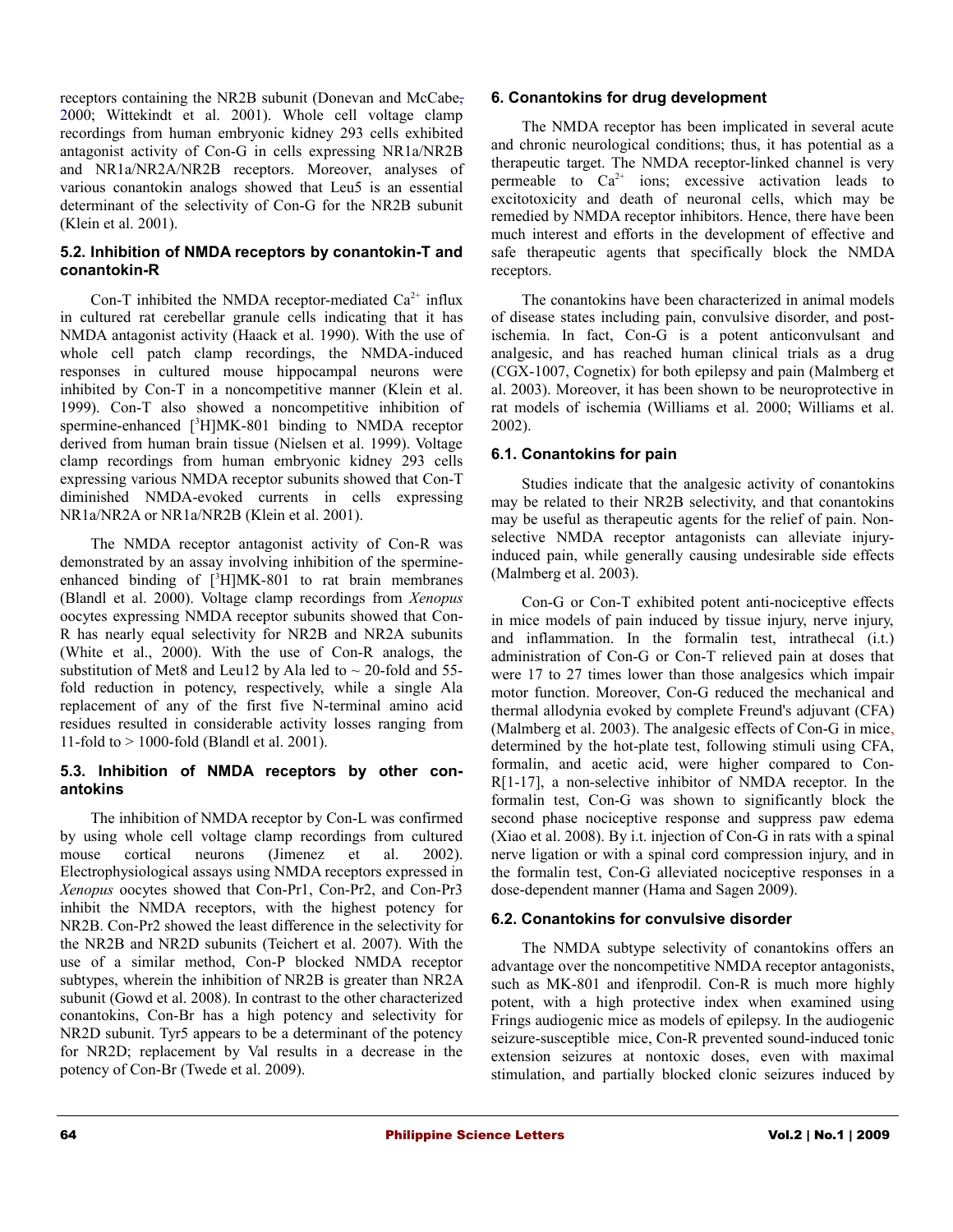pentylenetetrazol (White et al. 2000). Thus, Con-R is a useful anticonvulsant without causing the undesirable side effects associated with other NMDA receptor antagonists.

## **6.3. Conantokins for post-ischemia**

Studies present evidence for the potent effects of Con-G as a neuroprotective agent against ischemic brain injury. In cerebellar neurons, Con-G reduced the excitotoxic  $Ca^{2+}$ responses and demonstrated neuroprotection against injury induced by NMDA, glutamate, veratridine, or hypoxia/hypoglycemia. With the use of middle cerebral artery occlusion as a rat model of transient focal brain ischemia, Con-G (i.c.) caused 89% reduction in brain infarction in the core region of injury, with significant recovery, although with mild sedation (Williams et al. 2000). Further study showed that with the same animal model, the neuroprotective effect of Con-G (i.t.) resulted in a reduction in brain infarction with significant recovery, and a therapeutic window which lasted for at least 8 hours from the onset of injury (Williams et al. 2002). Post-injury treatment with Con-G during the initial 24 hours of transient middle cerebral artery occlusion in rats showed that Con-G reduced by 50% the expression of c-fos gene throughout the injured area, which can be linked to a neuroprotective relief of cerebral ischemia (Williams et al. 2003).

# **7. Concluding remarks**

The "sleeper" activity and NMDA receptor antagonism of conantokins may be correlated with the presence of multiple Gla residues (aside from other key amino acid residues) contributing to the formation of stable and functional α-helical structures. The efficacy of conantokins in preclinical models of pain, convulsive disorder, and ischemia, and their safety profiles, indicate that these conopeptides are not only useful probes for NMDA receptor functions, but are also important natural products to be explored for their therapeutic potential. Remarkably, conantokins have NMDA receptor subunit selectivity, a pharmacological feature which is essential in the search for appropriate drug candidates.

# **Acknowledgements**

I wish to thank Dr. Baldomero M. Olivera and Dr. Lourdes J. Cruz for the research fellowships and for providing me the opportunity to undertake research on conantokins at the University of Utah.

# **References**

- Blandl T, Warder SE, Prorok M, Castellano FJ. Structurefunction relationships of the NMDA receptor antagonist peptide, conantokin-R. FEBS Lett 2000; 470:139-146.
- Blandl T, Zajicek J, Prorok M, Castellano FJ. Metal-ion-binding properties of synthetic conantokin-G. Biochem J 1997; 328:777-783.
- Blandl T, Zajicek J, Prorok M, Castellino FJ. Sequence

requirements for the N-methyl-D-aspartate receptor antagonist activity of conantokin-R. J Biol Chem 2001; 276:7391-7396.

- Chen Z, Blandl T, Prorok M, Warder SE, Li L, Zhu Y, Pedersen LG, Ni F, Castellino FJ. Conformational changes in conantokin-G induced upon binding of calcium and magnesium as revealed by NMR structural analysis. J Biol Chem 1998; 273:16248-16258.
- Donevan SD, McCabe RT. Conantokin-G is an NR2B-selective competitive antagonist of N-methyl-D-aspartate receptors. Mol Pharmacol 2000; 58:614-623.
- Gowd KH, Twede V, Watkins M, Krishnan KS, Teichert RW, Bulaj G, Olivera BM. Conantokin-P, an unusual conantokin with a long disulfide loop. Toxicon 2008; 52:203-213.
- Haack JA, Rivier J, Parks TN, Mena EE, Cruz LJ, Olivera BM. Conantokin-T, a gamma-carboxyglutamate containing peptide with N-methyl-D-aspartate antagonist activity. J Biol Chem 1990; 265:6025-6029.
- Hama A, Sagen J. Antinociceptive effects of the marine snail peptides conantokin-G and conotoxin MVIIA alone and in combination in rat models of pain. Neuropharmacology 2009; 56:556-563.
- Hammerland LG, Olivera BM, Yoshikami D. Conantokin-G selectively inhibits N-methylD-aspartate-induced currents in Xenopus oocytes injected with mouse brain mRNA. Eur J Pharmacol 1992; 226:239-244.
- Jimenez EC, Donevan SD, Walker C, Zhou L, Nielsen J, Cruz LJ, Armstrong H, White HS, Olivera BM. Conantokin-L, a new NMDA receptor antagonist: determinants for anticonvulsant potency. Epilepsy Res 2002; 51:73*–*80.
- Klein RC, Galdzicki Z, Castellano FJ. Inhibition of NMDAinduced currents by conantokin-G and conantokin-T in cultured embryonic murine hippocampal neurons. Neuropharmacology 1999; 38:1819-1829.
- Klein RC, Prorok M, Galdzicki Z, Castellano FJ. The amino acid residue at sequence position 5 in the conantokin peptides partially governs subunit-selective antagonism of recombinant N-methyl-D-aspartate receptors. J Biol Chem 2001; 276:26860-26867.
- Lin CH, Chen CS, Hsu KS, King DS, Lyu PC. Role of modified glutamic acid in the helical structure of conantokin-T. FEBS Lett 1997; 407:243-248.
- Malmberg AB, Gilbert H, McCabe RT, Basbaum AI. Powerful antinociceptive effects of the cone snail venom-derived subtype-selective NMDA receptor antagonists conantokins G and T. Pain 2003; 101:109-116.
- McIntosh JM, Olivera BM, Cruz LJ, Gray WR. Gammacarboxyglutamate in a neuroactive toxin. J Biol Chem 1984,